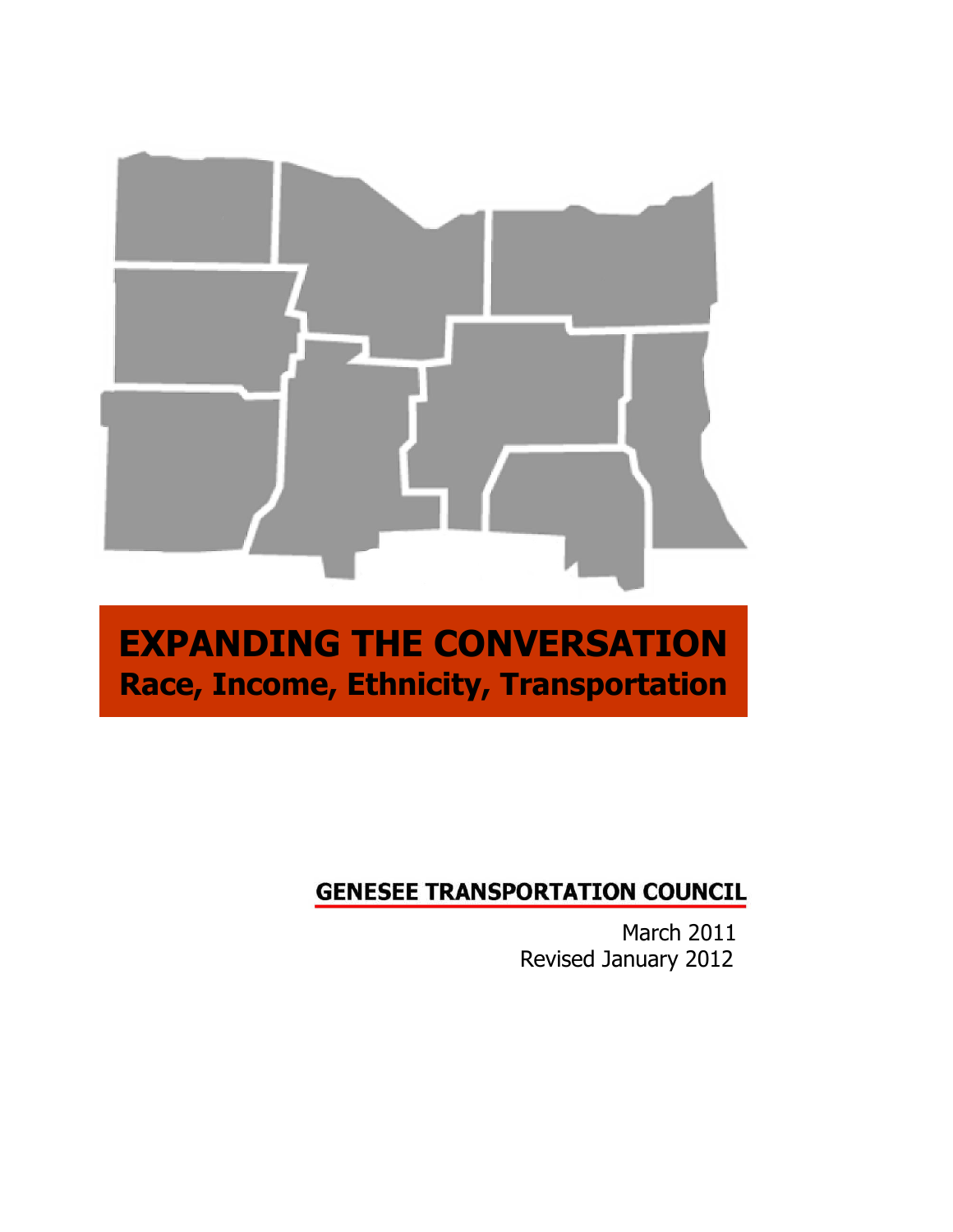The Genesee Transportation Council (GTC) recognizes that those with the least political power, ability, and knowledge, may be impacted negatively by transportation decisions.

A priority of GTC is to broaden the conversation on transportation within the region to encompass diverse voices.

To this end, the Genesee Transportation Council adopted an Environmental Justice, Title VI, and Americans with Disabilities Act Involvement Plan in December 2010. This was followed by four detailed analyses of the transportation concerns of specific communities, including this study.

The present study looks at the region's low-income and minority populations. The goal is to identify the specific issues we face as a region in relation to populations traditionally not well-represented in the transportation planning process and the questions we should consider as our conversation on transportation expands.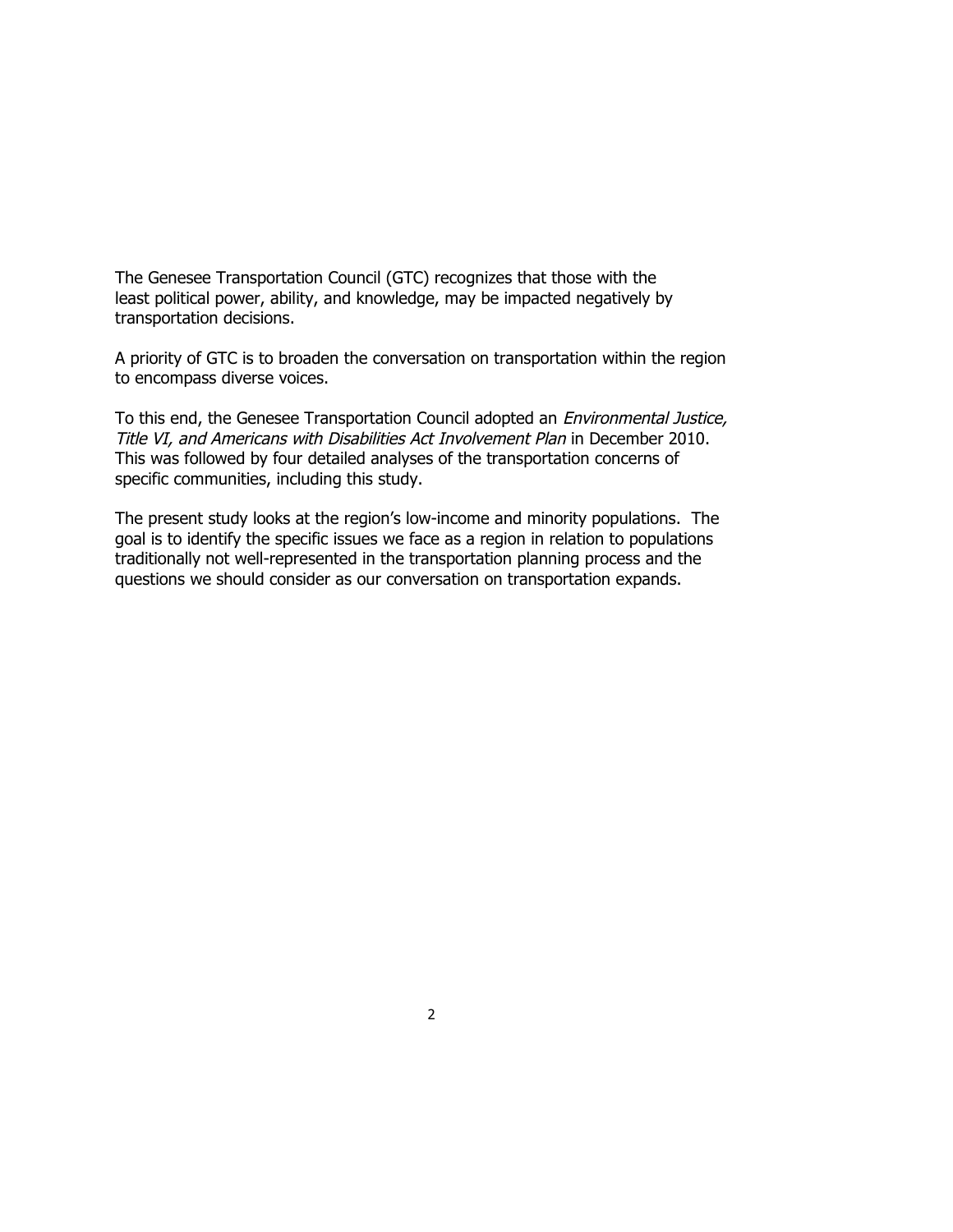# **An Automobile Dependent Region**

The personal motor vehicle determines who is mobile and who is less-mobile in our region. Still, there are important differences in how people move around according to race, ethnicity, and income.

For the region as a whole, about 91 percent of whites, 85 percent of Latinos, and 81 percent of African-Americans depend on a car to get to work, either driving alone or carpooling. That leaves over 37,000 people who take a bus, bike, or walk to work each day. Another 19,000 work at home.

Most of the people who take a bus to work are in Monroe County, and almost half of those (49 percent) are African-American. In the outlying counties, fewer than 1,000 people ride the bus to work each day, 84 percent of whom are white.

Interestingly, more people walk to work than take the bus in every single county in the region. In the outer counties, this is true regardless of race or ethnicity. In Monroe County, more than twice as many whites walk to work as take the bus, and slightly more whites ride a bike to work than commute by bus. African-Americans, on the other hand, are nearly three times more likely to take a bus to work than walk, and six times more likely to bus than bike. Latinos in Monroe County walk and bike to work in only slightly fewer numbers than take the bus. Whites throughout the region work at home in greater numbers than African-Americans and Latinos.

### **How We Get to Work (%)**

#### Monroe County

|                 | African-<br>American | White | I atino |
|-----------------|----------------------|-------|---------|
| Drive Alone     | 68.7                 | 84.4  | 71.9    |
| Carpool         | 11.5                 | 6.8   | 12.2    |
| Bus             | 12.0                 | 1.1   | 5.7     |
| Walk            | 4.2                  | 3.0   | 4.4     |
| Other           | 1.8                  | 1.2   | 3.2     |
| Work at<br>Home | 1.8                  | 3.5   | 2.6     |





#### **Other Counties**

|                 | African-<br>American | White | Latino |
|-----------------|----------------------|-------|--------|
| Drive Alone     | 64.0                 | 82.4  | 55.9   |
| Carpool         | 23.2                 | 8.8   | 29.8   |
| Bus             | 2.3                  | 0.4   | 0.6    |
| Walk            | 9.3                  | 3.6   | 9.5    |
| Other           | 0.8                  | 1.0   | 2.6    |
| Work at<br>Home | 0.4                  | 3.8   | 1.6    |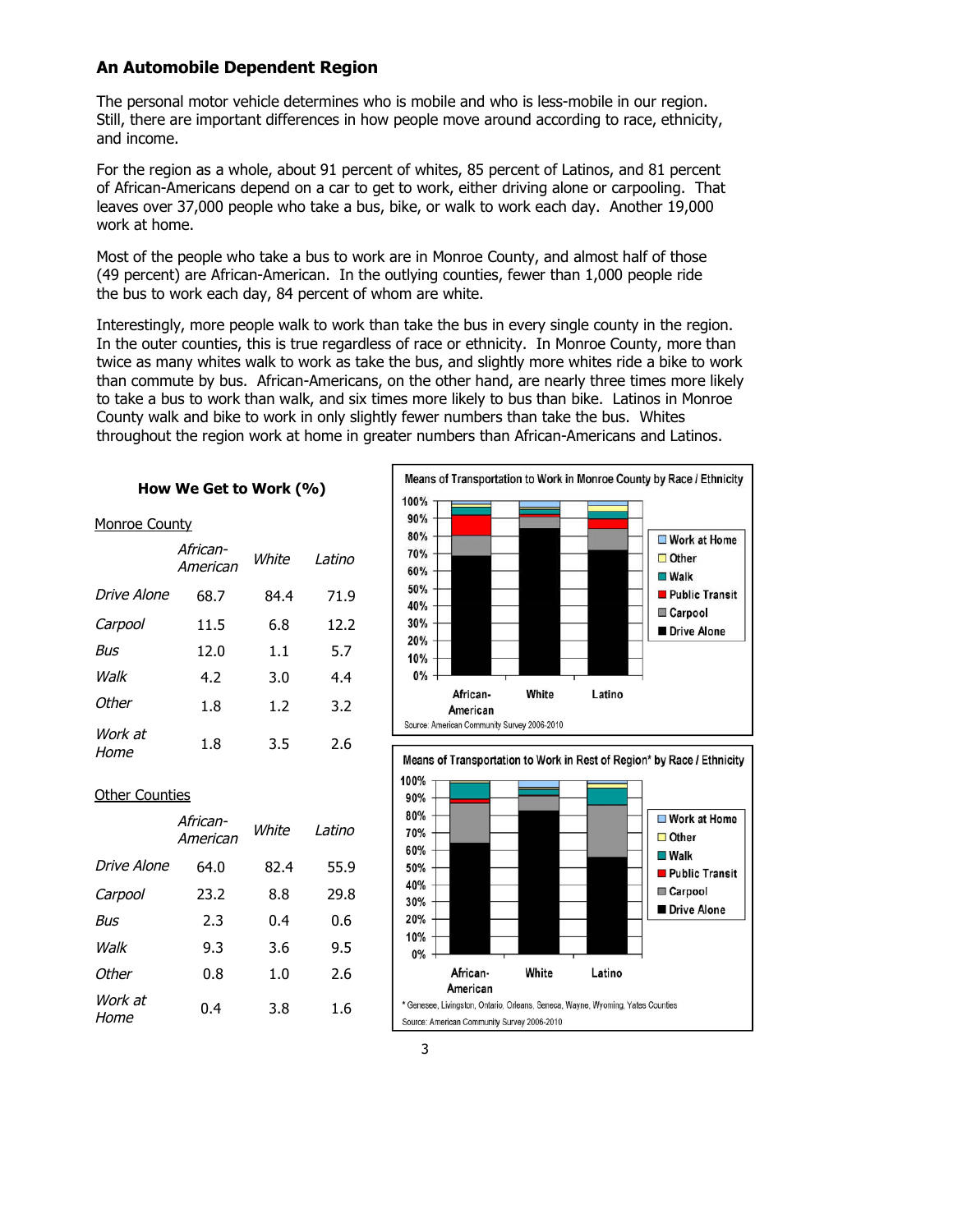Not surprisingly, the number of people who drive to work each day — especially those who drive alone — rises with income. At almost all income levels, in all counties, as many or more people walk to work than use public transit. This may indicate that even bus fare is too expensive for many individuals, or bus waits/routes are inconvenient, or that there is a stigma attached to bus ridership. More people tend to work at home at the lowest and highest income levels. The Census does not ask if people work at home by choice or necessity.



Nationally, transportation expenses, as a percentage of household income, are fairly consistent and high across all income levels. Transportation is the second largest household expense, after housing.

For lower-income families, transportation expenses are an even greater burden. They can impact a family's long-term financial prospects, eroding wealth and imposing significant opportunity costs. A car loses 90 percent of its value over ten years, by most estimates. Home ownership, on the other hand, can preserve or build equity and bring access to highperforming public schools and job opportunities. A car loan, however, can make it difficult to get a home mortgage.

| <b>Household Income</b> | <b>Percent of Income</b><br><b>Spent on Housing</b> | <b>Percent of Income</b><br><b>Spent on Transportation</b> | Average Number of<br>Vehicles in Household |
|-------------------------|-----------------------------------------------------|------------------------------------------------------------|--------------------------------------------|
| Less than \$5000        | 41.6                                                | 12.2                                                       | 0.9                                        |
| \$5,000 - \$9,999       | 41.7                                                | 12.6                                                       | 0.8                                        |
| \$10,000 - \$14,999     | 41.9                                                | 13.1                                                       | 1.0                                        |
| \$15,000 - \$19,999     | 40.3                                                | 15.3                                                       | 1.2                                        |
| \$20,000 - \$29,999     | 37.9                                                | 16.7                                                       | 1.5                                        |
| \$30,000 - \$39,999     | 36.0                                                | 17.5                                                       | 1.7                                        |
| \$40,000 - \$49,999     | 35.3                                                | 17.5                                                       | 1.9                                        |
| \$50,000 - \$69,999     | 34.9                                                | 16.2                                                       | 2.2                                        |
| $$70.000 +$             | 32.2                                                | 15.7                                                       | 2.7                                        |
| Regional Average        | 34.4                                                | 16.0                                                       | 2.1                                        |

Source: Bureau of Labor Statistics, Consumer Expenditure Survey 2010

Primarily because of high transportation costs, lower-income households have less access to household vehicles than higher-income households.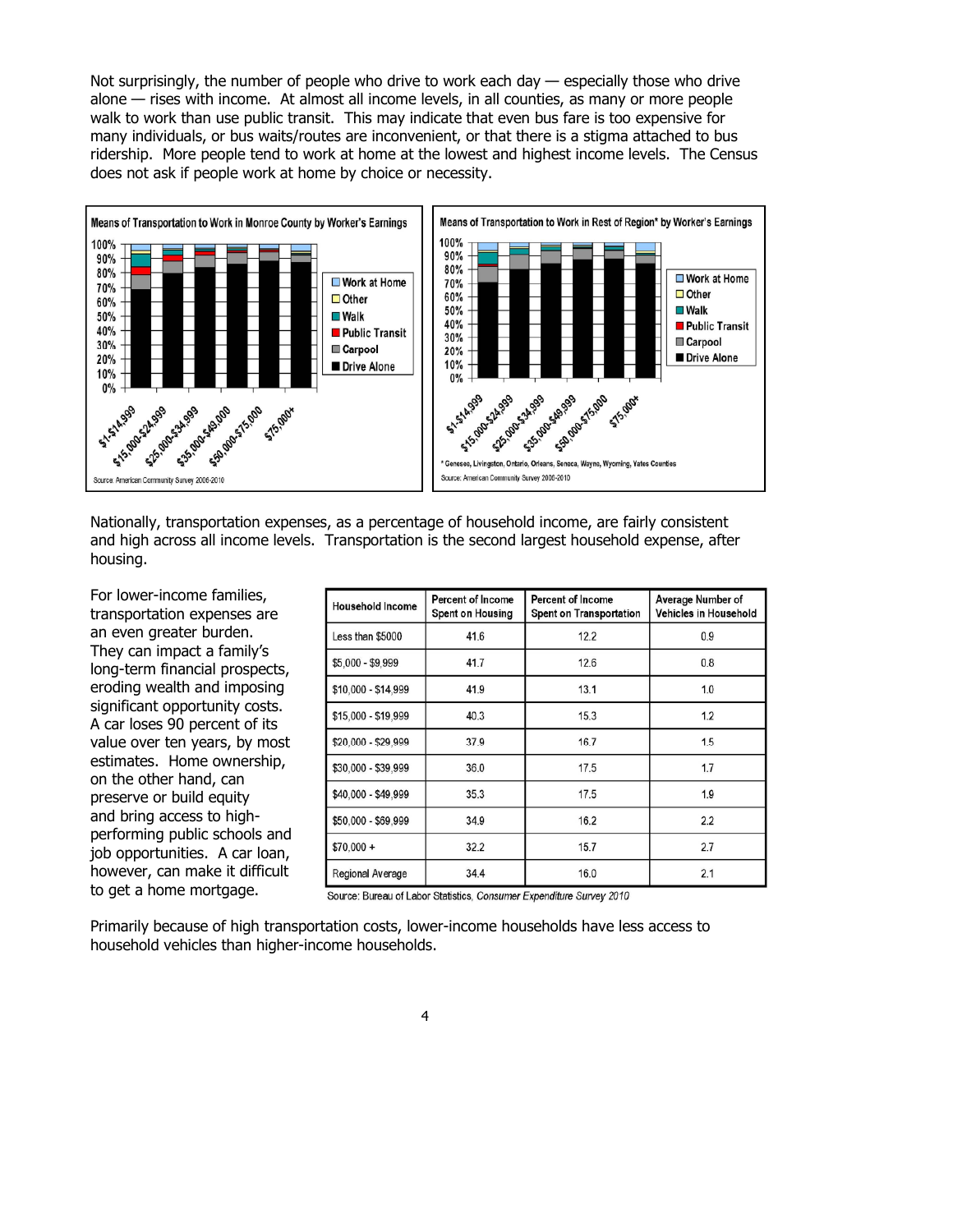

However, individuals in households with incomes less than \$25,000 — those least likely to own a private vehicle — make fewer trips to and from work, the times of day when bus service is most frequent, but stores, medical offices, and other services are often closed. To meet their transportation needs, low-income individuals must often take the bus during nonpeak hours, adding greatly to trip times, or arrange car rides with others.



The necessity of juggling trips falls mainly to women. Women are far more likely than men to make multiple stops — called trip chaining — on their way to or from home. This is significant because we have been witnessing a "feminization of poverty" in America over the past two decades, as more elderly women and single women with children of all races and ethnicities fall into poverty.

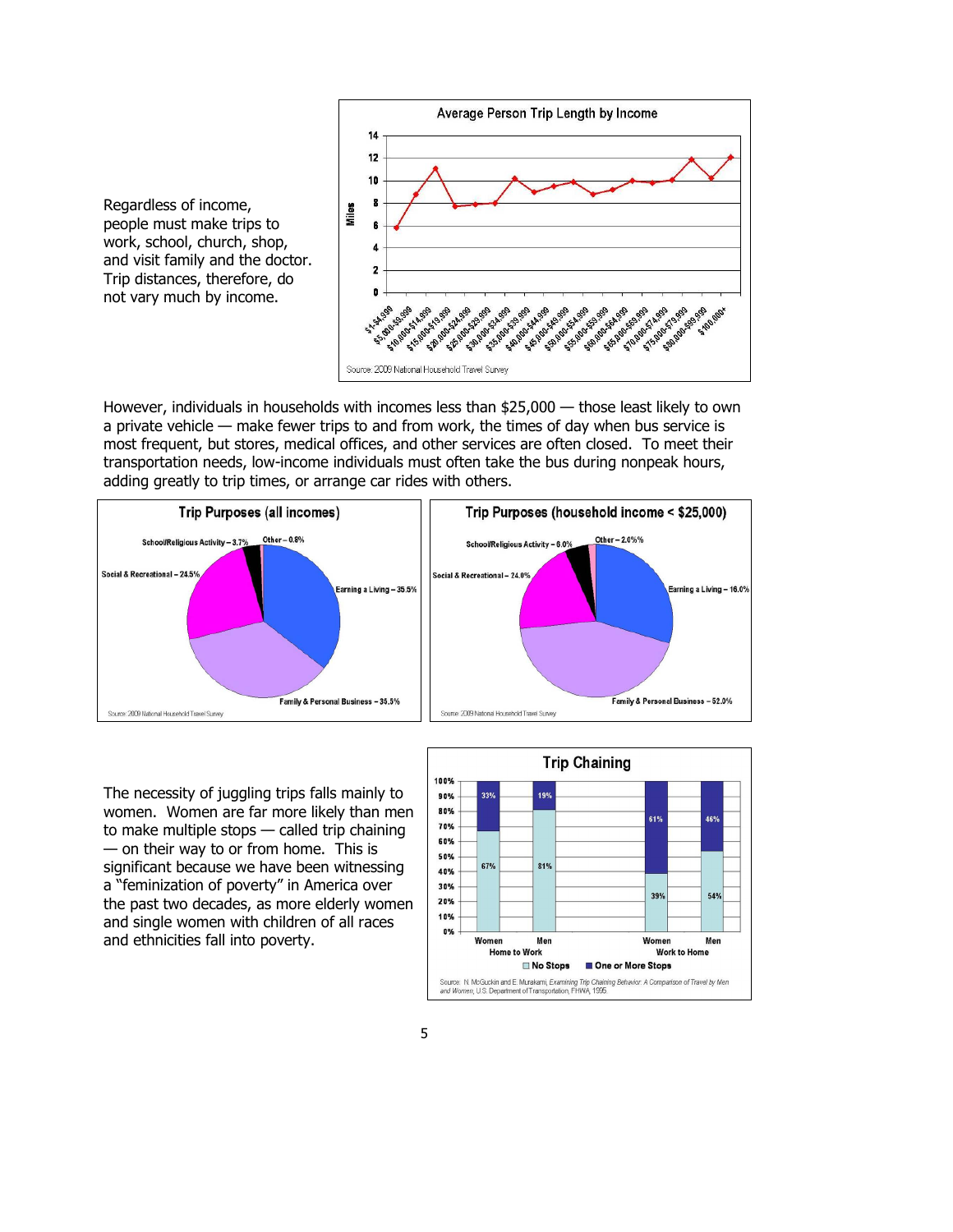The number of individuals in poverty is increasing in the suburbs faster than in the City of Rochester. Most of the region's poor live outside of Rochester. Over 89,000 people in Genesee, Livingston, suburban Monroe, Ontario, Orleans, Seneca, Wayne, Wyoming, and Yates counties live below the federal poverty level. The personal mobility of this population may be more vulnerable to gasoline price hikes since they have fewer transportation alternatives to the car for all but the shortest distances.



# **A Multi-Pronged Approach**

A multi-pronged approach — based on increasing automobile access and improving other modes of transportation — appears necessary to meet the needs of the region's low-income and minority populations.

#### Automobile Access

Because of low population and employment densities in most of the region, lack of traffic congestion, and abundant and low-priced parking, all modes of transportation except the private motor vehicle are generally inferior in the sense that they limit opportunities for work, health care, shopping, etc. In the short term, access to a car is perhaps the surest way of ensuring that lowincome and minority individuals can travel where they need to go in a reasonable amount of time.

Automobile access does not have to mean ownership. The Long Range Transportation Plan

#### **Benefits of Cars in Our Region**

- Geographic access to opportunity (jobs, schools, housing choice).
- Ability to make multiple trips (save time).
- Convenience (leave when you want; carry packages; travel with children; protected from weather).

# **Disadvantages of Cars**

- Reduce air quality.
- Expensive for households.
- Increase dependence on foreign oil.
- Require public subsidies of roads.
- Encourage sprawl.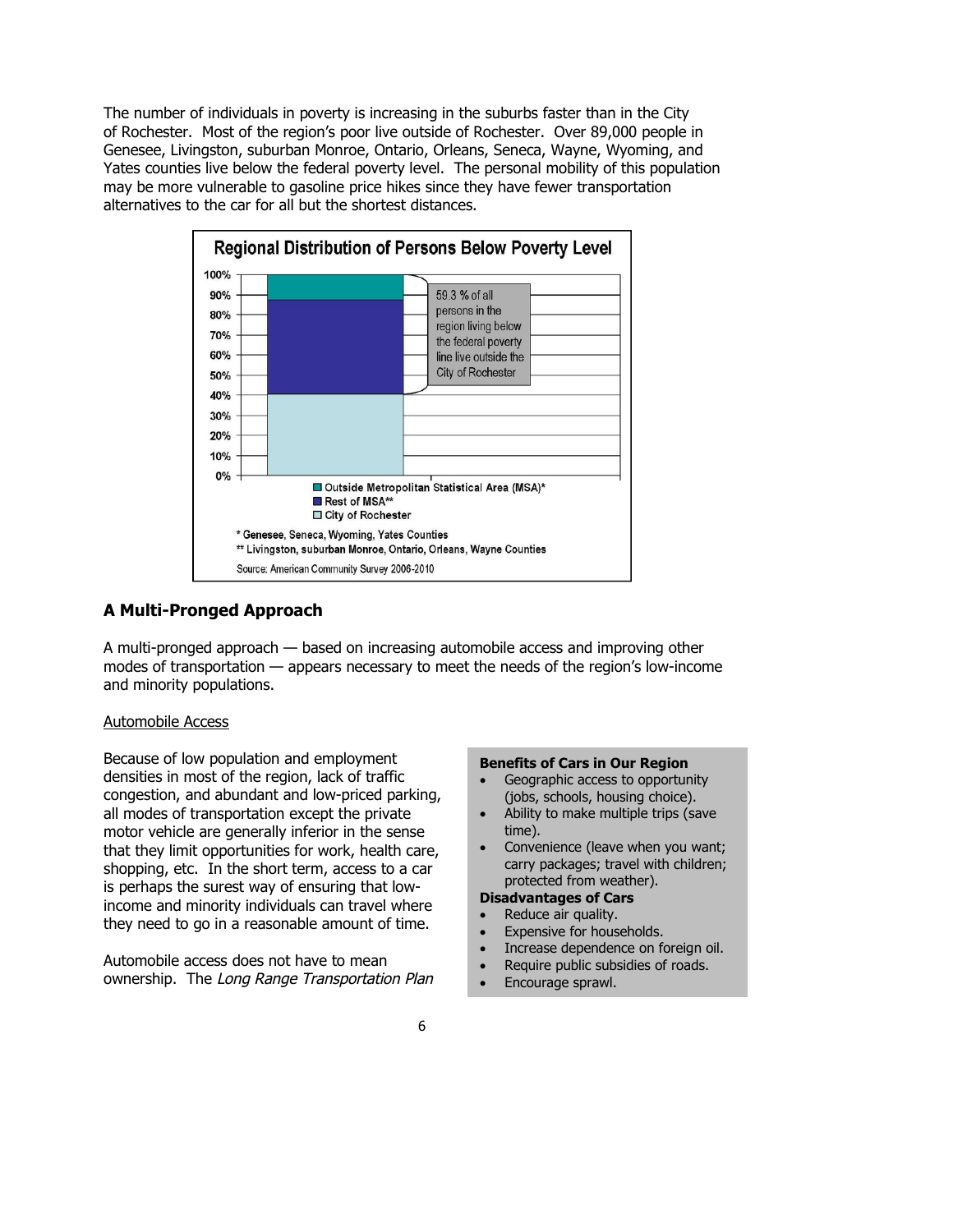for the Genesee-Finger Lakes Region, which is intended to quide transportation planning and investment until 2035, recommends new car-sharing programs. Most car-sharing services allow members to rent a vehicle (often a small, energy-efficient vehicle) on an as-needed basis, and charge by hour or mile, or a fixed annual fee.

#### Public Transportation

Because of our land use patterns and limited public resources, public transportation service in the region is essentially a kind of commuting-to-work system, which most users utilize twice daily, concentrated in a few hours, and which is therefore difficult to make feasible for most commuters.

Both the Genesee Transportation Council and the Rochester Genesee Regional Transportation Authority (RGRTA) are engaged in long-term efforts to make public transportation a system that works for more people for more hours by connecting working and living activities.

The Genesee Transportation Council, as a planning organization, encourages municipalities to consider how transportation can link people to jobs, schools, and services. GTC provides incentives and guidance for communities to link transportation planning with land use planning. (See, for example, www.gtcmpo.org/LinkingTransportation.htm.)

GTC also supports studies to coordinate the services of public, not-for-profit, and private transportation providers to better serve residents of all incomes and all ages throughout the region, including a forthcoming Regional Mobility Management Business Plan.

RGRTA is moving ahead with plans to construct urban transit centers, as well as create guidelines to help communities and developers accommodate public transportation in the design of their projects.

These and other initiatives may permit an increase in the frequency of bus service over the mid- and long-term.

The region may also want to consider lobbying the state for a change in state law to remove the barriers that effectively prevent private jitney service. Jitneys are more flexible than traditional fixed-route bus service and have proven effective as alternatives to the car in such states as New Jersey and Florida.

#### Pedestrian/Bicycle Improvements

Few regional transportation organizations in the United States emphasize the need for bicycle and pedestrian facilities more than GTC. Per capita spending on safe, efficient, non-motorized transportation modes is greater in our region than perhaps anywhere else in the country. Moreover, 80 percent of the transportation expenditures in our region are dedicated to maintenance and safety, such as ensuring that sidewalks, crossings, and curb ramps exist where they need to be and are in good shape.

GTC has also funded major pedestrian, bicycle, and traffic circulation plans for several municipalities, and is helping advance a regional bike-sharing program.